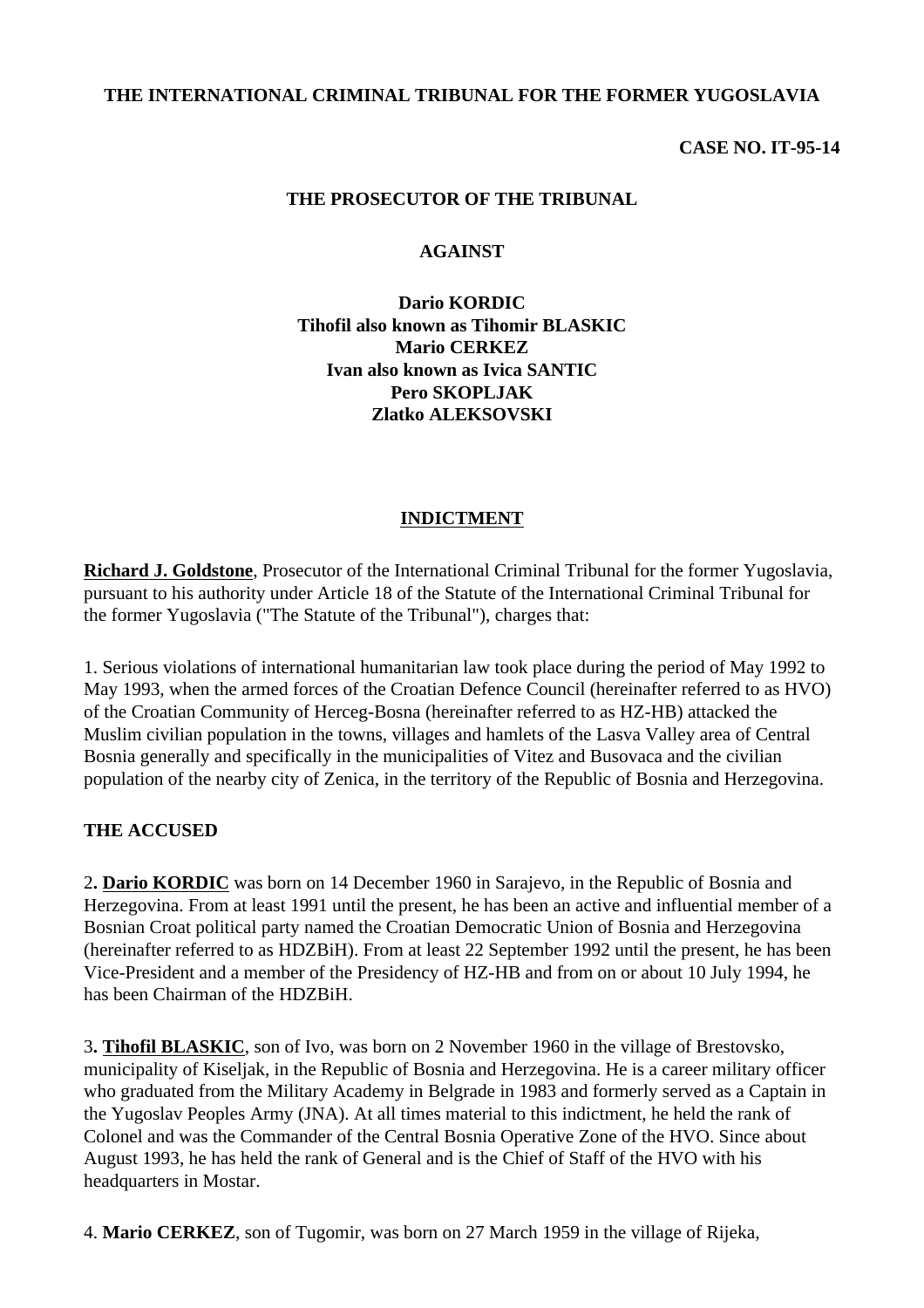municipality of Vitez, in the Republic of Bosnia and Herzegovina. His Official Personal Identification No. is 2703959193612. In 1992, during the formation of the HVO forces in Vitez, he became the commander of the HVO Brigade stationed in the municipality of Vitez. He held that position until at least the end of May 1993 and during the HDZBiH/HVO take over of the municipal functions within Vitez municipality. He is currently residing in Vitez.

5. **Ivan SANTIC,** son of Stipe, was born in 1942 and is married to Marica. He is a chemical engineer and was formerly the Technical Manager in the Sintevit factory in Vitez. He was Mayor of the municipality of Vitez from at least May 1992 and at all times material to this indictment. He held this position during the HDZBiH/HVO take over of the municipal functions within Vitez municipality. He is currently residing in Vitez.

6. **Pero SKOPLJAK**, son of Ante, was born on 4 June 1943 in Vitez, in the Republic of Bosnia and Herzegovina. His Official Personal Identification No. is 0406943193610, and he was a graduate of the Faculty of Theology of the Roman Catholic Church. He was formerly the President of the Executive Committee of Vitez HDZBiH Electoral Assembly and Chief of Police, at the Public Security Station, of Vitez municipality in Central Bosnia from at least October 1992 to May 1993. He is now an official in the Office of the Vice-President of HZ-HB.

7. **Zlatko ALEKSOVSKI**, son of Tale and Eva (nee Stanko), was born on 08 January 1960 in Pakrac, Pakrac municipality, in the Republic of Croatia. He completed studies at the "Veljko Vlahovic" Faculty of Political Sciences, Department of Sociology, in Sarajevo on 28 September 1983. From 23 February 1987, he was employed as a counsellor at the "Zenica Correction House" until on or about 29 January 1993, when he left to become commander of the prison facility at Kaonik, near Busovaca. After May 1993, he left Kaonik to become the Head of the District HVO "Heliodrom" prison in Mostar, which was also under the administration HZ-HB.

# **SUPERIOR AUTHORITY**

8**. Dario KORDIC** was elected President of the HDZBiH Party in the municipality of Busovaca in 1991. This party was the main Bosnian Croat political party in the Republic of Bosnia and Herzegovina. On 18 November 1991, he participated in the formation of HZ-HB and was a signatory to the Decision establishing HZ-HB in the Republic of Bosnia and Herzegovina. That Bosnian Croat political entity was proclaimed by the HDZBiH to include the municipalities of Travnik, Vitez, Novi Travnik, Busovaca and Kiseljak. By at least 10 May 1992, Kordic became the Vice-President of the HVO in HZ-HB. By at least 22 May 1992, he became one of two Vice-Presidents of HZ-HB and remained so at all times material to this indictment.

9**. Dario KORDIC** was, by virtue of his position as a Vice-President of HZ-HB, also a member of the Presidency, being the legislative body of HZ-HB. According to Article 7 of the Decision on Founding the Croatian Community of Herceg-Bosna, dated 3 July 1992, its Presidency consists of the President, two Vice-Presidents and the Secretary.

10**. Dario KORDIC**, by virtue of holding various political positions from time to time, culminating in his positions as Vice-President of HZ-HB and the HVO, and by virtue of his political power base in Central Bosnia, exerted power, influence and control over the political and strategic aims and operations of the HVO in the Central Bosnia Operative Zone (one of the four HVO military operative zones within HZ-HB) at all times material to this indictment.

11**. Dario KORDIC** demonstrated power, influence, authority and control on numerous occasions and in numerous ways including, but not limited to, negotiating cease-fire agreements, issuing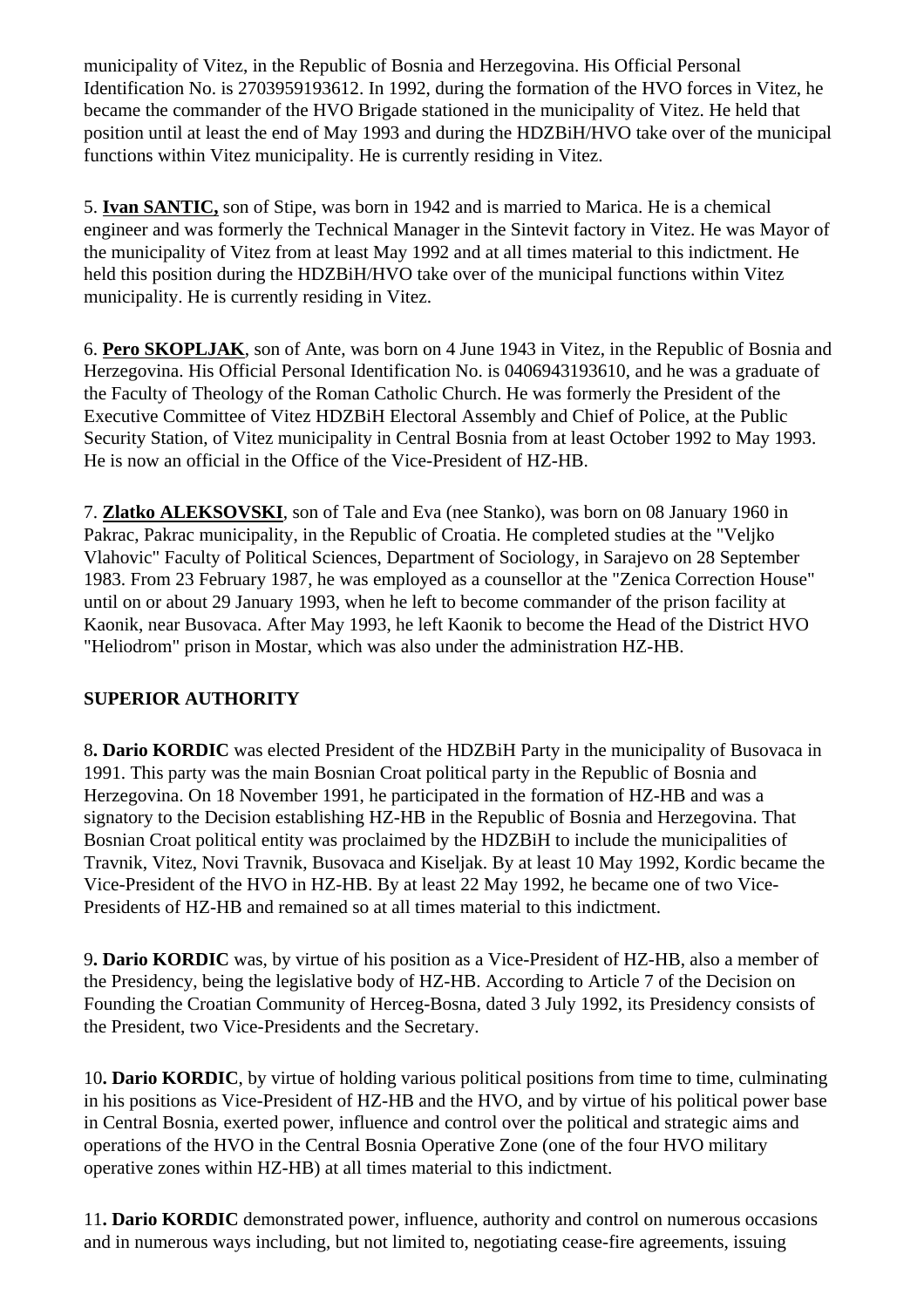orders that were directly or indirectly of a military nature, representing himself as a HVO Colonel, dressing in a HVO uniform, having a military operations room in his office in Busovaca, countermanding cease-fire agreements when the terms were not suitable to him, issuing orders for the arrest or release of influential Muslims held prisoner by the HVO and negotiating the passage of relief convoys or United Nations vehicles through check-points in Central Bosnia.

12**. Tihofil BLASKIC**, since the establishment of the HVO on 8 April 1992, was instrumental in the implementation of the structure and functioning of the HVO in the Central Bosnia Operative Zone. From at least May 1992, he was a Colonel in the HVO and the Commander of the Central Bosnia Operative Zone and remained so at all times material to this indictment. **Tihofil BLASKIC's** authority and duties as a commander are set forth in the Decree on the Armed Forces of the Croatian Community of Herceg-Bosna, dated 17 October 1992. That Decree provides, *inter alia*, that he is responsible for the combat readiness of the troops under his command, the mobilisation of the armed forces and police units, and the authority to appoint commanders.

13. **Tihofil BLASKIC** has demonstrated or exercised his control in military matters in a variety of ways including, but not limited to, negotiating cease-fire agreements, negotiating with United Nations officials, establishing the organisational structures of the Armed Forces of the HVO, appointing and relieving military commanders, deploying troops, artillery and other units under his command, issuing orders to municipal HVO headquarters, acting as a liaison with senior Croatian Army officials and controlling external military units operating within his area of command.

14. **Mario CERKEZ**, from at least August 1992, was the Commander of the HVO Brigade situated in the municipality of Vitez, and remained so at all times material to this indictment. His position within the HVO meant he came under the Command of **Tihofil BLASKIC**, the HVO Central Bosnia Operative Zone Commander at the time. The "Viteska" Brigade headquarters was situated in the Hotel Vitez, the same building as **BLASKIC's** headquarters. **Mario CERKEZ's** authority and duties as a commander are set forth in the Decree on the Armed Forces of the Croatian Community of Herceg-Bosna, dated 17 October 1992, which provides, *inter alia*, that he is responsible for the combat readiness of the troops under his command, the mobilisation of the armed forces and police units, and the authority to appoint commanders.

15. **Mario CERKEZ** has demonstrated or exercised his control in military matters in a variety of ways including, but not limited to, negotiating cease-fire agreements with opposing civil and military figures from within the Muslim community, negotiating with United Nations officials, appointing military commanders, issuing orders to deploy troops and other units under his command and controlling the detention and treatment of detained civilians during times of military conflict.

16. **Ivan SANTIC** was the Mayor of the municipality of Vitez from at least May 1992 until May 1993. He represented the Bosnian Croat population of Vitez within the HDZBiH. By virtue of his political and official position, he exerted considerable power, influence, authority and control over the political and strategic military aims of the HVO in the municipality of Vitez.

17. **Ivan SANTIC** has demonstrated or exercised his control over civil and military matters within the Vitez Municipality in a variety of ways including, but not limited to, negotiating cease-fire agreements with opposing civil and military figures from within the Muslim community, negotiating with United Nations officials, controlling the municipal and governmental functions within Vitez municipality and controlling the detention and treatment of detained civilians during times of military conflict.

18. **Pero SKOPLJAK** was a President of the HDZBiH Executive Committee for the municipality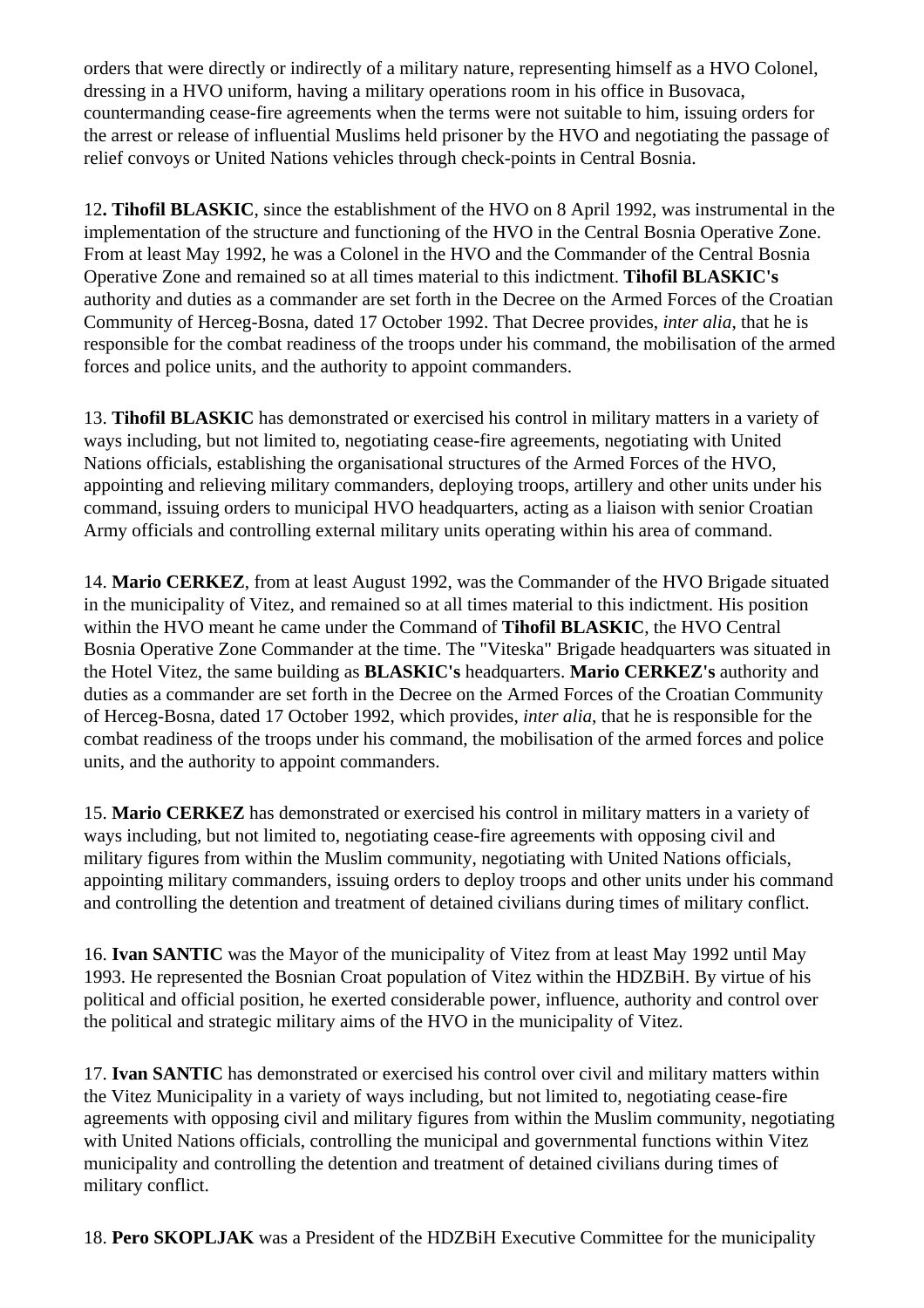of Vitez. From at least October 1992 until May 1993 he was the Chief of Police in the municipality of Vitez. By virtue of his political and official position, he exerted power, influence, authority and control over the political and strategic military aims of the HVO in the municipality of Vitez.

19. **Pero SKOPLJAK** has demonstrated or exercised his control over civil, police and military matters within the municipality of Vitez in a variety of ways including, but not limited to, negotiating cease-fire agreements with opposing civil and military figures from within the Muslim community, negotiating with United Nations officials, controlling the municipal and governmental functions and, controlling the detention and treatment of detained civilians during times of military conflict.

20. **Zlatko ALEKSOVSKI** was an official at the Zenica prison from 23 February 1987 until leaving to be the commander of the detention facility at Kaonik, near Busovaca, on or about 29 January 1993. He was in charge of Kaonik Prison and was in a position of superiority to everyone else in the camp. As commander, he met International Committee of the Red Cross (hereinafter referred to as ICRC) and European Community Monitoring Mission (hereinafter referred to as ECMM) officials and provided them with lists of detained persons and acknowledged his position of commander of the facility and his understanding of the Geneva Conventions in relation to the detention and treatment of prisoners in his charge.

21. **Zlatko ALEKSOVSKI** has demonstrated or exercised his control over the detention facility of Kaonik Prison in a variety of ways including, but not limited to, formal meetings with ICRC and ECMM officials, accepting the custody of arrested persons by HVO units, allowing the unlawful interrogation of detained persons and, allowing them to be used for unlawful forced labour (digging trenches) and human shields.

# **22. GENERAL ALLEGATIONS**

22.1 At all times relevant to this indictment, a state of international armed conflict and partial occupation existed in the Republic of Bosnia and Herzegovina, in the territory of the former Yugoslavia.

22.2 All acts or omissions herein set forth as grave breaches of the Geneva Conventions of 1949 (hereafter "grave breaches"), recognised by Article 2 of the Statute of the Tribunal, occurred during that international armed conflict and partial occupation.

22.3 In each paragraph charging crimes against humanity, a crime recognised by Article 5 of the Statute of the Tribunal, the alleged acts or omissions were part of a widespread, large-scale or systematic attack directed against a civilian population, specifically the Bosnian Muslim population of the Lasva Valley region of the Republic of Bosnia and Herzegovina.

22.4 All of the victims referred to in the charges contained in this indictment were, at all relevant times, persons protected by the Geneva Conventions of 1949.

22.5 All of the accused in this indictment were required to abide by the mandate of the laws and customs governing the conduct of war, including the Geneva Conventions of 1949.

22.6 The general allegations contained in paragraphs 8 through to 22.5 are realleged and incorporated into each of the related charges set out below.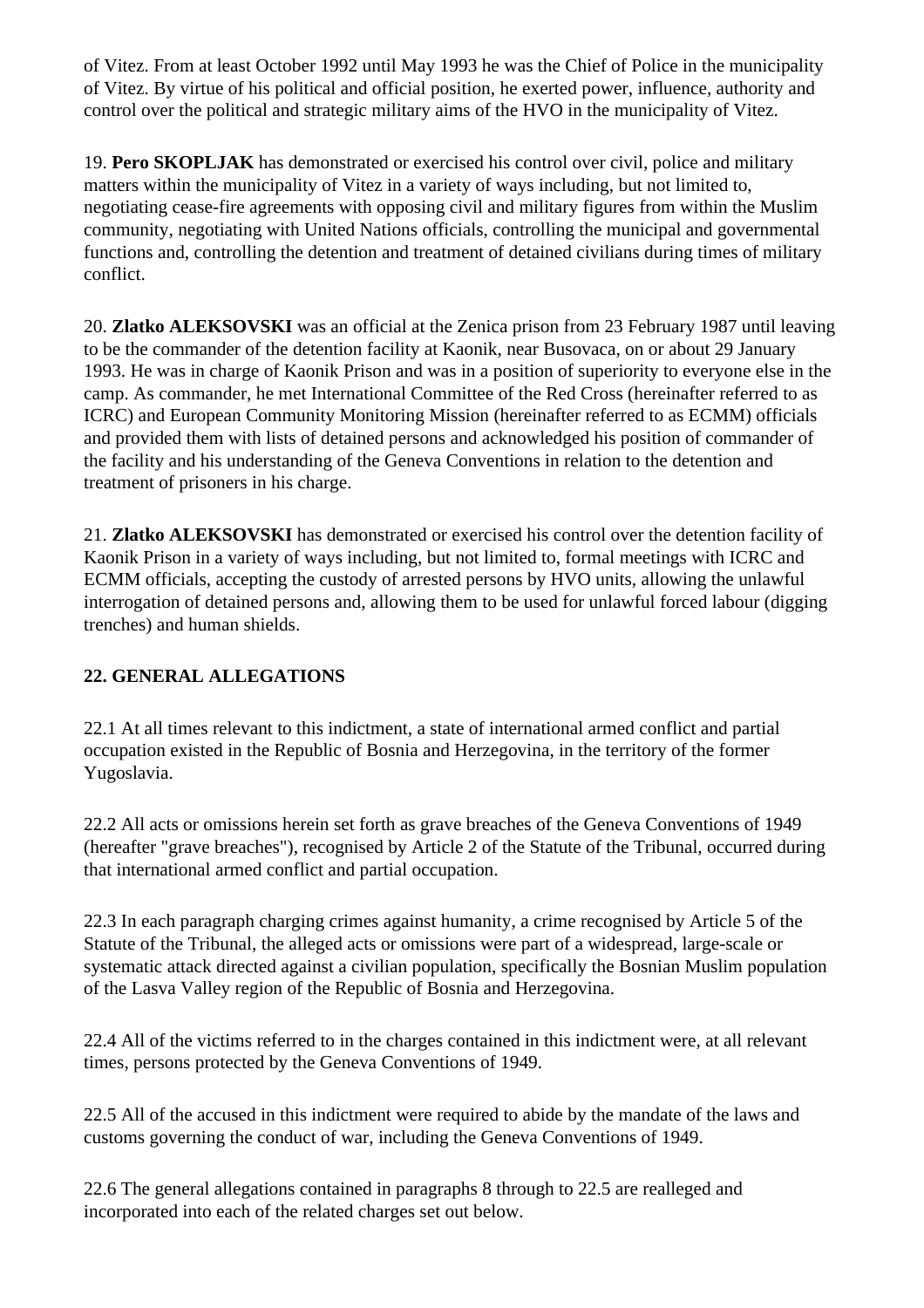#### **CHARGES**

23**.** Between 01 May 1992 and 31 May 1993, Bosnian Muslims were persecuted on political, racial and religious grounds throughout the Lasva Valley area. **Dario KORDIC** and **Tihofil BLASKIC,** during those times, and througout the Lasva Valley area, did, by their acts and omissions, and in concert with others, commit a crime against humanity by persecuting Bosnian Muslims on political, racial and religious grounds. They are criminally responsible for the murder and wounding of Muslim civilians or detainees, the attacking and bombarding of undefended towns, villages and dwellings, deliberate attacks on the civilian population, the unlawful destruction of businesses, homes, personal property and livestock, the unlawful treatment of detainees, the targeting of political leaders and professionals by murdering them or detaining them in detention facilities for extended periods of time, the plundering of homes and personal property, the transferring or forcing of civilians to move out of the Lasva Valley to predominantly Muslim populated regions and the commission of other inhumane acts. Persecution was carried out by one or more of the aforementioned means, some of which are more particularised below.

24. In January and April 1993, HVO forces or their agents, under the direction and control of **Dario Kordic and Tihofil Blaskic**, planned and executed a systematic campaign of bombarding, attacking and destroying towns, villages and hamlets in the Lasva Valley area, or parts thereof, whose inhabitants were predominantly Bosnian Muslims. These communities, and their Bosnian Muslim inhabitants, were selected and targeted on political, racial and religious grounds. The attacks on these communities were conducted by HVO forces, which in the Vitez municipality included members of the Viteska Brigade, under the direction and control of **Mario CERKEZ**. The Bosnian Muslim communities that were attacked in the Lasva Valley area had few or no Bosnia and Herzegovina Army (hereinafter referred to as ABiH) troops present in or near the community. Many of the attacks commenced early in the morning when most of the inhabitants were in their homes and asleep. At least one hundred defenceless Bosnian Muslim civilians, including women, children, the elderly and the infirm, were killed and many wounded or harmed in their homes, in their yards, while attempting to escape from the HVO attacks or bombardments or after they had been detained by the HVO.

25. In late April 1993, when ABiH forces were involved in a counter-offensive against the HVO in or near the Lasva Valley area, HVO forces or their agents, under the direction and control of **Dario Kordic** and **Tihofil BLASKIC**, bombarded civilians gathering in the central shopping area of Zenica, resulting in the deaths of at least 17 civilians and the wounding of many others.

26. Between 1 January and at least 31 May 1993, in the municipalities of Busovaca and Vitez, hundreds of Bosnian Muslim civilians that had not escaped from or been killed in HVO attacks, were systematically selected and rounded up on political, racial or religious grounds by HVO forces or their agents, under the direction and control of **Dario KORDIC and Tihofil BLASKIC**. These Bosnian Muslim civilians, including the many wounded in the attacks, were taken and detained by HVO forces or their agents, some of which included members of the Viteska Brigade, which was under the direction and control of **Mario CERKEZ**. These civilians were interned, along with captured Muslim combatants, in detention facilities located at diverse locations in the Lasva Valley area. These facilities include, but are not limited to the:

Vitez Cinema Complex, Kaonik Prison near Busovaca, Vitez Veterinary Station, Dubravica Elementary School, and Several Muslim Homes in Gacice.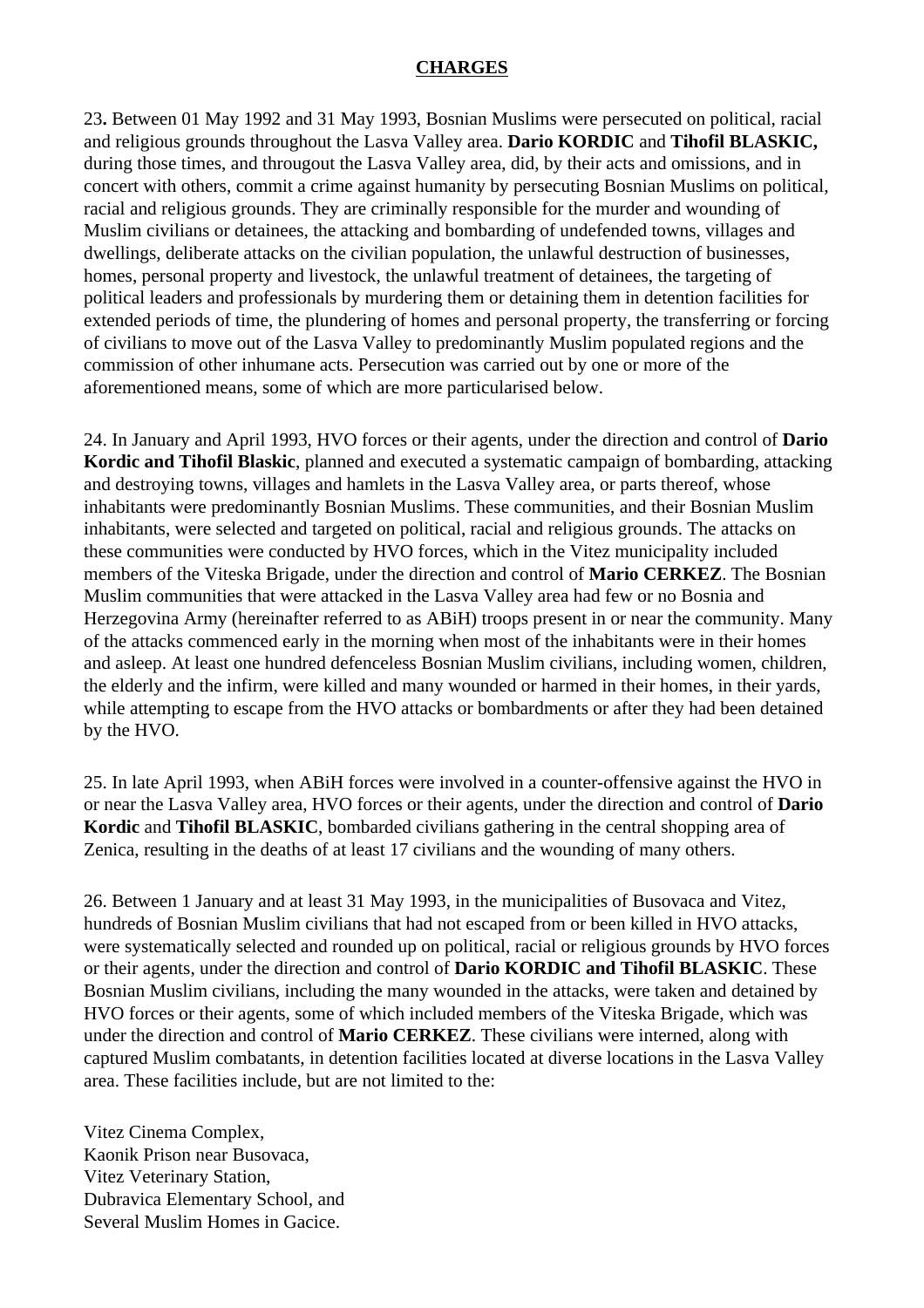27. These detention facilities were staffed, operated or controlled by the HVO or their agents, under the direction and control of **Dario KORDIC** and **Tihofil BLASKIC**.

28. The hundreds of Bosnian Muslim civilians described in paragraph 26, were detained in these facilities for various lengths of time on the basis of political, racial and religious grounds until they were either killed, transferred or forced to move to Muslim dominated areas outside the Lasva Valley area generally, and specifically outside the municipalities of Vitez, Novi Travnik and Busovaca.

29. While detained, many of the Muslim civilians and captured Muslim combatants were subjected by the HVO or their agents, under the direction and control of **Dario KORDIC** and **Tihofil BLASKIC**, to inhumane treatment including, being kept in cramped or overcrowded facilities, being provided with inadequate food or water, being provided with inadequate or no medical treatment for the infirm or wounded, being subjected to physical or psychological abuse and intimidation, being repeatedly forced to dig trenches for the HVO at numerous and diverse locations at or near lines of confrontation between the HVO and the ABiH, thereby subjecting such detainees to mental and physical harm, being subjected to use as human shields at diverse locations in the Lasva Valley area in order to protect HVO military installations or troops from forces hostile to the HVO and some being shot or beaten to death by the HVO.

30. On 19 April 1993, **Mario CERKEZ**, having previously controlled the arrest and detention of hundreds of Muslim civilians through his command of HVO units in Vitez, stated that the HVO would kill 2,200 Muslim civilians detained in Vitez unless pressure was put on the ABiH and civil authorities to stop the ABiH counter-offensive in the Vitez area. This threat was reaffirmed on 20 April 1993 by **Pero SKOPLJAK** and **Ivan SANTIC** and they were thus able, through threats, intimidation and coercion, to force the signing of a document beneficial to the interest of the HVO and potentially detrimental to the interests of the ABiH. Thereafter, **Mario CERKEZ**, **Pero SKOPLJAK** and **Ivan SANTIC** allowed the continued detention of the Muslim civilian detainees who were under their care and control, the inhumane treatment of the detainees, the use of detained persons for forced labour (digging trenches) and the use of detained persons as human shields. During such time of detention some of them were murdered or otherwise killed.

31. From January 1993 until at least the end of May 1993, **Zlatko ALEKSOVSKI** accepted hundreds of detained Bosnian Muslim civilians from the HVO or their agents into his custody at the detention facilities in Kaonik. The detainees were from a widespread area including, but not exclusive to, Vitez and Busovaca municipalities. Many of the detainees under his control were subjected to inhumane treatment, including, but not limited to, excessive and cruel interrogation, physical and psychological harm, forced labour (digging trenches), in hazardous circumstances, being used as human shields and some were murdered or otherwise killed.

32. Persecution, throughout the Lasva Valley area, involved the systematic and wanton destruction of Bosnian Muslim homes, personal property, livestock and businesses by the HVO armed forces, police, and their agents, or third parties with their acquiescence, under the direction or control of **Dario KORDIC** and **Tihofil BLASKIC**. Between October 1992 and the end of May 1993, Bosnian Muslim property was singled out on the basis of political, racial, and religious grounds and systematically destroyed, either before the hostilities commenced or during or after the HVO attacks on the Muslim civilian population in the Lasva Valley area. The effect of this unlawful, excessive and wanton destruction of hundreds of Bosnian Muslim homes, personal property and livestock, not justified by military necessity, was to ensure that the inhabitants who had not been killed, could not or would not return to their homes and communities in the Lasva Valley area. The towns, villages and hamlets, or Muslim portions thereof, where extensive destruction occurred include, but are not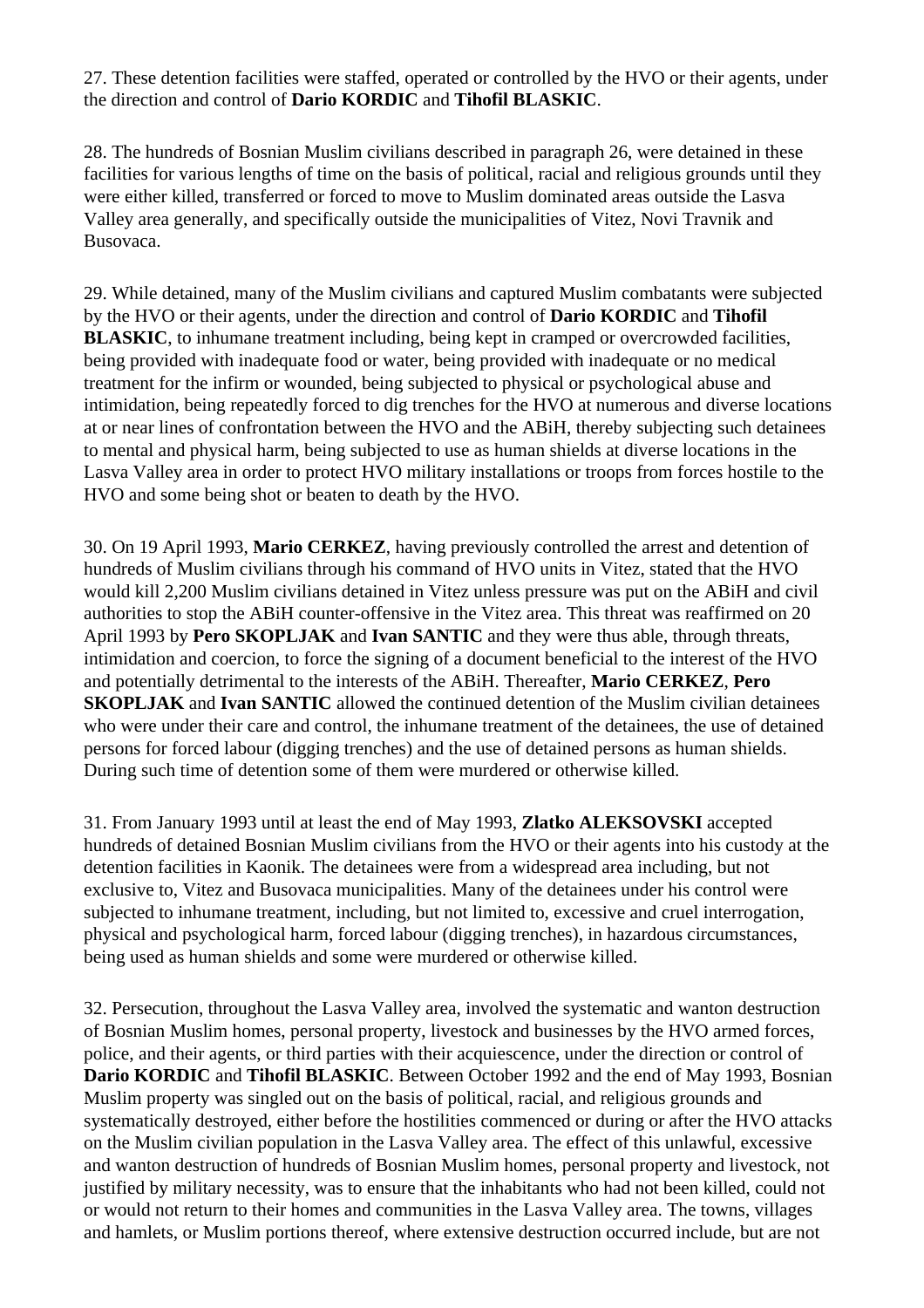limited to:

### TOWN/VILLAGE APPROXIMATE PERIOD OF DESTRUCTION

Ahmici April 1993 Busovaca January 1993 to May 1993 Gacice April 1993 Kacuni April 1993 Loncari April 1993 Nadioci April 1993 Ocenici April 1993 Pirici April 1993 Putis April 1993 Santici April 1993 Sivrino Selo April 1993 Stari Vitez April 1993 Veceriska/Donja Veceriska April 1993 Vitez December 1992 to May 1993

33. Beginning in January 1993 and through to May 1993, HVO forces or their agents, under the direction or control of **Dario KORDIC** and **Tihofil BLASKIC**, on the basis of political, racial and religious grounds, unlawfully bombarded the central shopping area of Zenica and systematically attacked hundreds of undefended dwellings or buildings in numerous towns, villages and hamlets in diverse locations in the Lasva Valley area that were owned, and many of which were occupied, by Bosnian Muslim civilians, and were of no military significance at the time of the attack or bombardment, in order to kill, terrorise, or demoralise the Bosnian Muslim population. These incidents resulted in hundreds of Bosnian Muslim civilian casualties in numerous locations including but not limited to :

### LOCATION COMMENCEMENT DATE

Ahmici 16 April 1993, 5.30 a.m. Busovaca January 1993 and 26 April 1993 Gacice 20 April 1993, 5.50 a.m. Kacuni January 1993 Loncari 17 April 1993 Nadioci 16 April 1993, 5.30 a.m. Ocenici 19 April 1993 Pirici 16 April 1993, 6.00 a.m. Putis 16 April 1993 Santici 16 April 1993, 5.30 a.m. Sivrino Selo 16 April 1993 Stari Vitez 16 April 1993, 5.45 a.m. Veceriska/Donja Veceriska 16 April 1993, 5.30 a.m. Vitez 16 April 1993, 5.15 a.m. Zenica 19 April 1993

34. All events described in paragraphs 23-33 were directed against Bosnian Muslim civilians on political, racial and religious grounds. Individually and collectively, these actions were on such a large scale and widespread basis, and implemented in such a systematic fashion, that they have effectively destroyed or removed almost the entire Muslim civilian population from those areas of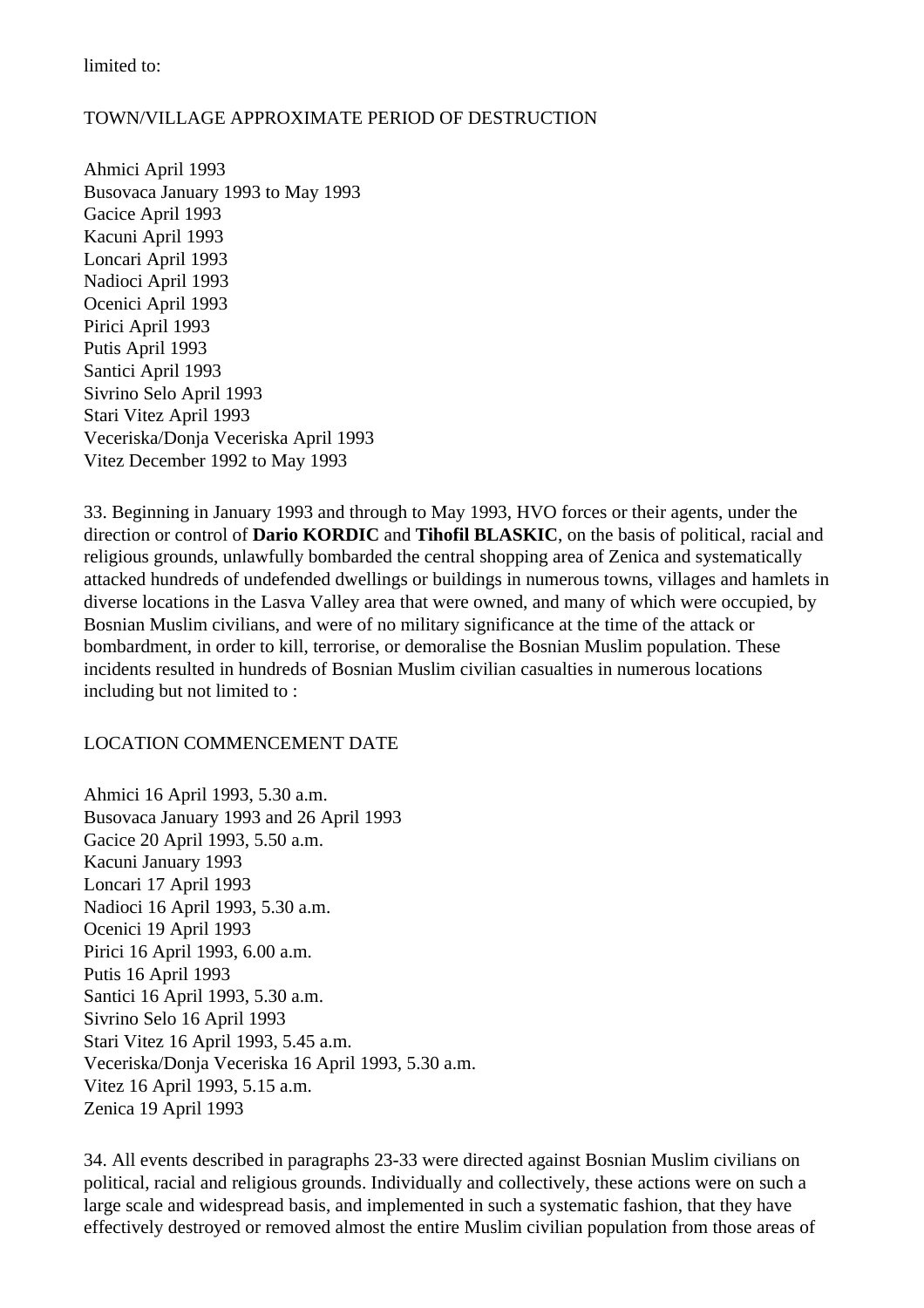the Lasva Valley where the HVO and the Bosnian Croat administration has taken control.

# **COUNTS 1 - 3**  (**CRIMES AGAINST HUMANITY)**

35. **Dario KORDIC** and **Tihofil BLASKIC, between 1 May 1992 and 31 May 1993,** individually, and in concert with others, planned, instigated, ordered or otherwise aided and abetted in the planning, preparation or execution of the following crimes:

- 1. persecutions of Bosnian Muslims in the Lasva Valley area of the Republic of Bosnia and Herzegovina, on political, racial and religious grounds,
- 2. bombardments and attacks which caused the death of over one hundred Bosnian civilians in the Lasva Valley area and the city of Zenica, in the Republic of Bosnia and Herzegovina,
- 3. inhumane acts against Bosnian civilians in the Lasva Valley area, and civilians in the central shopping district of the city of Zenica, in the Republic of Bosnia and Herzegovina,

and, or in the alternative, knew, or had reason to know, that subordinates were about to do the same, or had done so, and failed to take the necessary and reasonable measures to prevent such acts or to punish the perpetrators thereof.

By these acts and omissions **Dario KORDIC** and **Tihofil BLASKIC** committed :

**Count 1: a CRIME AGAINST HUMANITY** as recognised by Articles 5(h) (persecution on political, racial, and religious grounds), 7(1) and 7(3) of the Statute of the Tribunal (as described in paragraphs 23-34, which are incorporated in full herein);

**Count 2:** a **CRIME AGAINST HUMANITY** as recognised by Articles 5(a) (murder), 7(1) and 7 (3) of the Statute of the Tribunal (as described in paragraphs 24-25 which are incorporated in full herein);

**Count 3:** a **CRIME AGAINST HUMANITY** as recognised by Articles 5(i) (inhumane acts), 7(1) and 7(3) of the Statute of the Tribunal (as described in paragraphs 23, 28-34, and all references to the wounding or harming of many Bosnian civilians as set out in paragraphs 24-25, all of which are incorporated in full herein).

### **COUNTS 4 - 7**

# (**GRAVE BREACHES AND VIOLATION OF THE LAWS OR CUSTOMS OF WAR)**  (**WILFUL KILLING AND WOUNDING OF BOSNIAN MUSLIM CIVILIANS)**

36. **Dario KORDIC**, **Tihofil BLASKIC** and **Mario CERKEZ, between 1 January and 31 May 1993,** and as described in paragraphs 24-25 of this indictment, both of which are incorporated in full herein, individually, and in concert with others, planned, instigated, ordered or otherwise aided and abetted in the planning, preparation, or execution of the murder of over one hundred civilians and the wounding of many others in the Lasva Valley area and in the city of Zenica, in the Republic of Bosnia and Herzegovina and, or in the alternative, knew, or had reason to know, that subordinates were about to do the same, or had done so, and failed to take the necessary and reasonable measures to prevent such acts or to punish the perpetrators thereof.

By these acts and omissions **Dario KORDIC**, **Tihofil BLASKIC**, and **Mario CERKEZ** committed: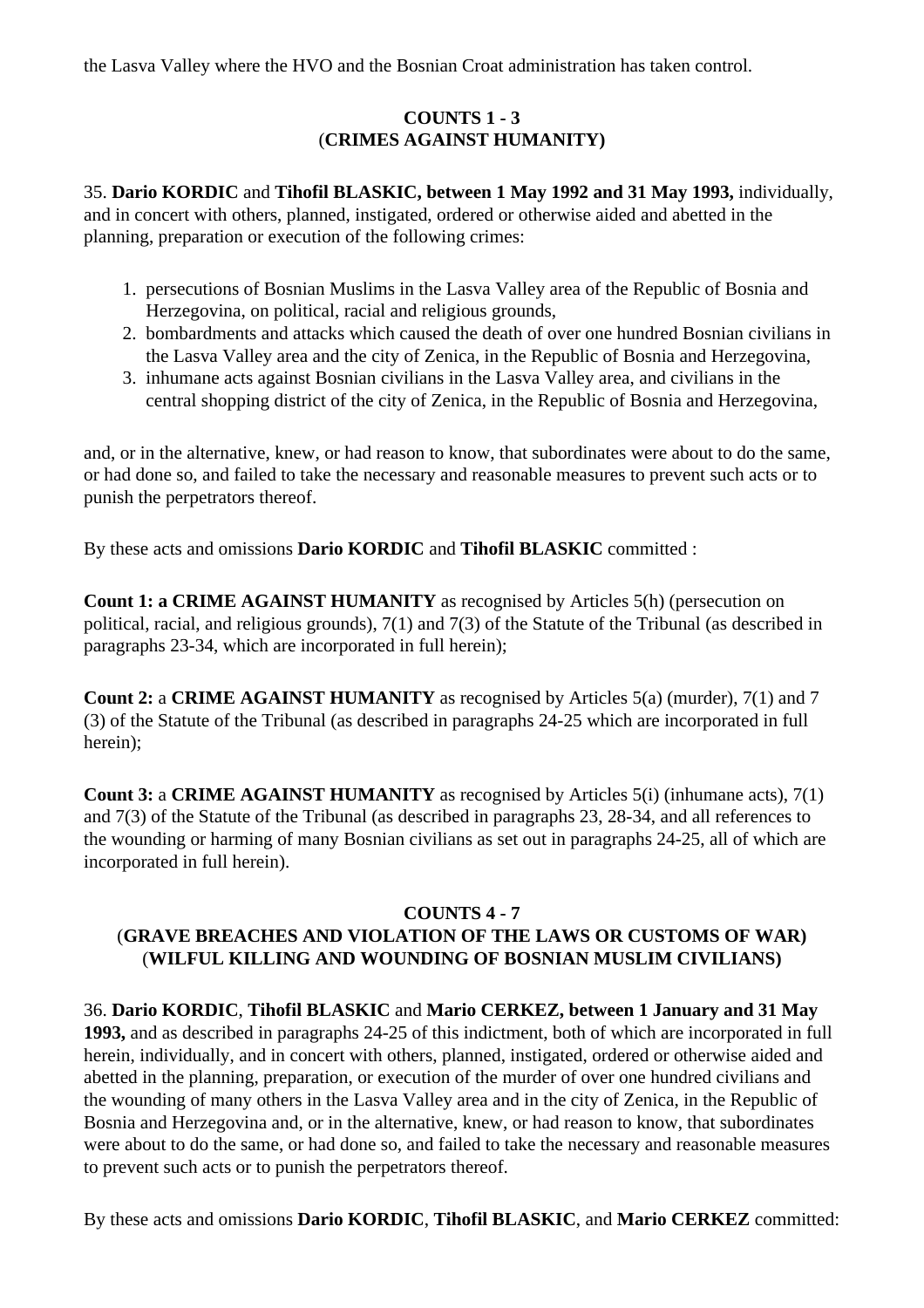**Count 4:** a **GRAVE BREACH** as recognised by Articles 2(a) (wilful killing), 7(1) and 7(3) of the Statute of the Tribunal;

**Count 5:** a **GRAVE BREACH** as recognised by Articles 2(c) (wilfully causing great suffering or serious injury to body or health), 7(1) and 7(3) of the Statute of the Tribunal;

**Count 6:** a **VIOLATION OF THE LAWS OR CUSTOMS OF WAR** as recognised by Articles 3 (deliberate attack on the civilian population and individual civilians), 7(1) and7(3) of the Statute of the Tribunal;

**Count 7:** a **VIOLATION OF THE LAWS OR CUSTOMS OF WAR** recognised by Article 3, 7 (1), and 7(3) of the Statute of the Tribunal and Article 3(1)(a)(murder) of the Geneva Conventions of 1949.

## **COUNTS 8 - 10**  (**GRAVE BREACHES AND VIOLATION OF THE LAWS OR CUSTOMS OF WAR) (UNLAWFUL TREATMENT OF BOSNIAN MUSLIM DETAINEES)**

37. **Dario KORDIC**, **Tihofil BLASKIC**, **Mario CERKEZ**, **Ivan SANTIC, Pero SKOPLJAK**  and **Zlatko ALEKSOVSKI,** between 1 January and 31 May 1993, and as otherwise described in paragraphs 23 and 26-31 this indictment, all of which are incorporated in full herein, individually, and in concert with others, planned, instigated, ordered or otherwise aided and abetted in the planning, preparation or execution of the unlawful treatment of Bosnian Muslim detainees in the Lasva Valley area of the Republic of Bosnia and Herzegovina and, or in the alternative, knew, or had reason to know, that subordinates were about to do the same, or had done so, and failed to take the necessary and reasonable measures to prevent such acts or to punish the perpetrators thereof.

By these acts and omissions **Dario KORDIC**, **Tihofil BLASKIC**, **Mario CERKEZ**, **Ivan SANTIC, Pero SKOPLJAK** and **Zlatko ALEKSOVSKI** committed:

**Count 8:** a **GRAVE BREACH** as recognised by Articles 2(b) (inhuman treatment), 7(1) and 7(3) of the Statute of the Tribunal;

**Count 9:** a **GRAVE BREACH** as recognised by Articles 2(c) (wilfully causing great suffering or serious injury to body or health), 7(1) and 7(3) of the Statute of the Tribunal;

**Count 10:** a **VIOLATION OF THE LAWS OR CUSTOMS OF WAR** (outrages upon the personal dignity) as recognised by Articles 3, 7(1) and 7(3) of the Statute of the Tribunal.

## **COUNTS 11 - 13**  (**GRAVE BREACH AND VIOLATIONS OF THE LAWS OR CUSTOMS OF WAR) (ATTACKS, BOMBARDMENTS, AND DESTRUCTION OF CIVILIAN PROPERTY)**

38. **Dario KORDIC**, **Tihofil BLASKIC** and **Mario CERKEZ**, between 1 January and 31 May 1993 and otherwise as described in paragraphs 23-25 and 32-33 of this indictment, all of which are incorporated in full herein, individually, and in concert with others, planned, instigated, ordered or otherwise aided and abetted in the planning, preparation or execution of the unlawful attacking, bombarding and destruction of Bosnian Muslim dwellings, businesses, buildings, personal property and livestock in the Lasva Valley area of the Republic of Bosnia and Herzegovina, and, or in the